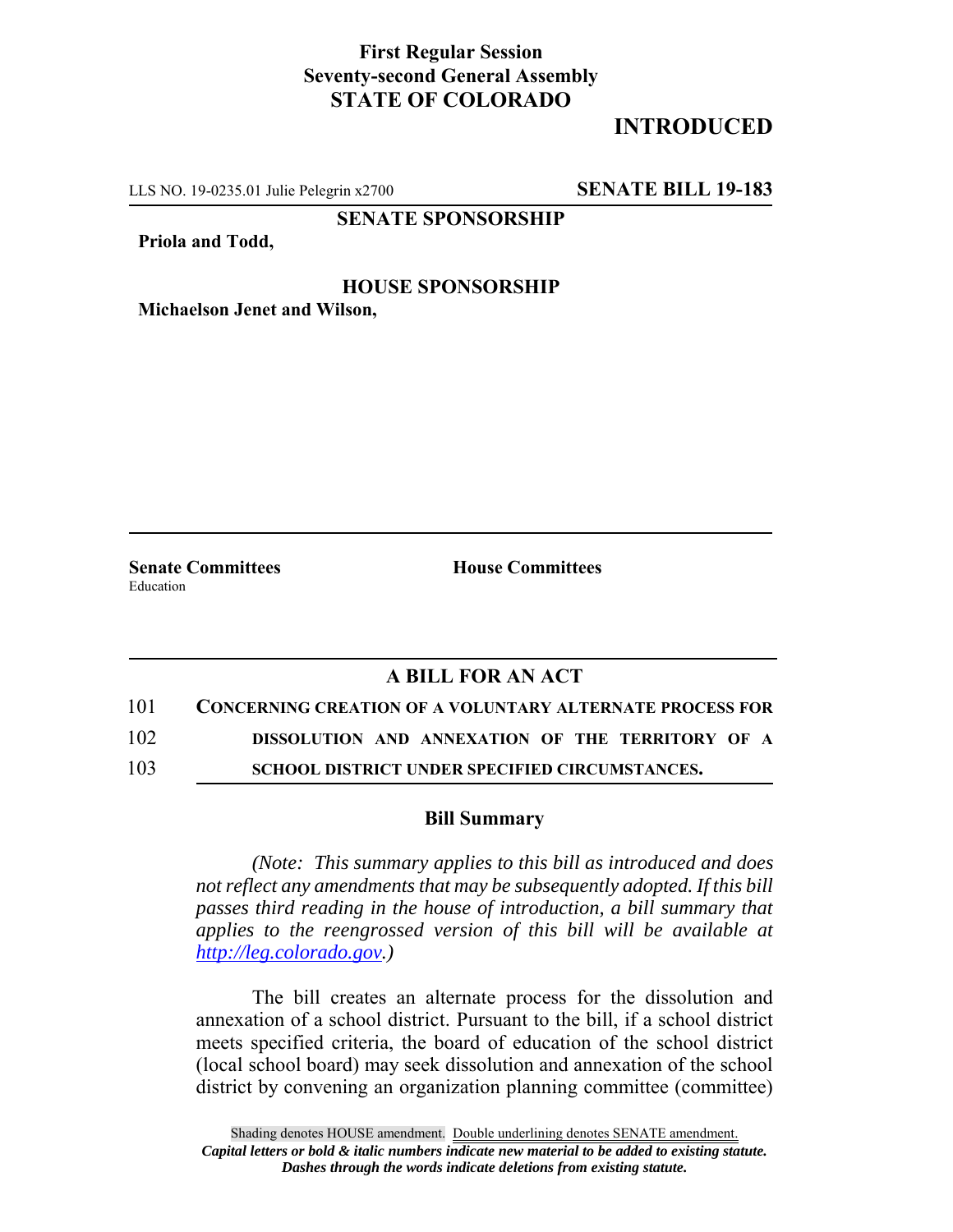that consists of representation from the local school board of the dissolving school district and the local school boards of the contiguous school districts. The local school board of the dissolving school district must notify the commissioner of education (commissioner) when a committee is formed. The committee must create a proposed plan of organization (plan) that dissolves the convening school district and annexes the territory of the dissolved school district to one or more of the contiguous school districts. The bill specifies the issues that the committee must consider in creating the plan.

After adopting the proposed plan, the committee must submit the proposed plan to the commissioner and the local school boards of the affected school districts and provide notice of public hearings on the proposed plan. After holding public hearings, the committee must work with the commissioner to develop and adopt a final plan of organization. Within a set time after the final plan is adopted, the local school board of each affected school district must adopt the final plan by written resolution. If a local school board does not adopt the plan and there are only 2 affected school districts, or if the plan is not approved by at least 2 of the affected school districts, the committee is dissolved. If fewer than all but at least 2 of the affected school districts approve the plan, the committee may continue and prepare a new plan that involves only the school districts of the local school boards that approved the final approved plan.

Following approval of a final plan by the local school boards of all of the affected school districts, the county clerk and recorder for each affected county must file a map and legal description of the annexing school districts with the commissioner. The final plan takes effect on the date specified in the plan, and the final plan must be available for public review upon request. If the dissolved district has a certain level of indebtedness that is not bonded indebtedness, an annexing school district, after the effective date of the annexation and subject to voter approval, may levy a temporary tax of a specified amount on the annexed property to retire the indebtedness.

The bill clarifies that, if the dissolving school district has bonded indebtedness existing as of the date of the dissolution and annexation and the annexing school district or school districts do not vote to assume the amount of the bonded indebtedness, the bonded indebtedness continues to be paid by the existing levy against the property of the dissolved school district, collected by the annexing school district or school districts.

1 *Be it enacted by the General Assembly of the State of Colorado:*

2 **SECTION 1.** In Colorado Revised Statutes, 22-30-103, **amend**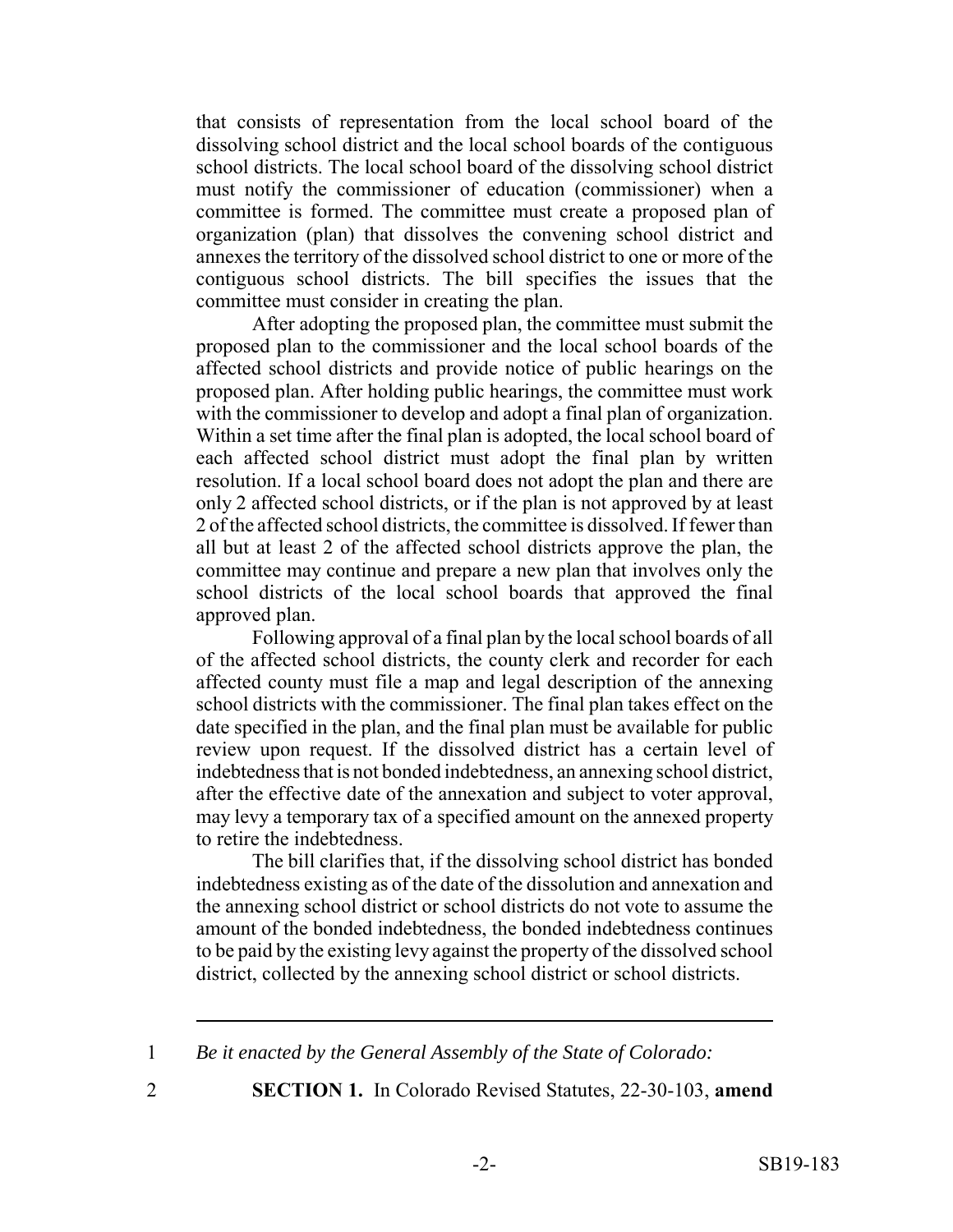the introductory portion and (6); and **add** (13.5) as follows: **22-30-103. Definitions.** As used in this article ARTICLE 30, unless the context otherwise requires: (6) "Dissolution and annexation" means the discontinuance of a 5 school district and annexation of its territory to another AN existing school district OR SCHOOL DISTRICTS. (13.5) "SCHOOL DISTRICT BOARD OF EDUCATION" OR "LOCAL SCHOOL BOARD" MEANS THE ELECTED BOARD OF EDUCATION OF A SCHOOL DISTRICT. **SECTION 2.** In Colorado Revised Statutes, **add** 22-30-129 as follows: **22-30-129. Dissolution and annexation - exemptions from the school district organization planning process.** (1) NOTWITHSTANDING 14 ANY PROVISION OF THIS ARTICLE 30 TO THE CONTRARY, A SCHOOL DISTRICT BOARD OF EDUCATION AND ONE OR MORE OF THE CONTIGUOUS SCHOOL DISTRICTS' BOARDS OF EDUCATION MAY FOLLOW THE PROCEDURES AND REQUIREMENTS SPECIFIED IN THIS SECTION FOR THE DISSOLUTION AND ANNEXATION OF THE TERRITORY OF THE SCHOOL DISTRICT IF AT LEAST ONE OF THE FOLLOWING CONDITIONS EXIST: **(a) THE STATE BOARD, PURSUANT TO THE PROVISIONS OF SECTION** 21 22-11-209, DECLARES THE SCHOOL DISTRICT IS NO LONGER ACCREDITED 22 OR DIRECTS THE SCHOOL DISTRICT TO REORGANIZE; 23 (b) THE SCHOOL DISTRICT DOES NOT PROVIDE WITHIN THE SCHOOLS OF THE SCHOOL DISTRICT A FULL TWELVE-GRADE EDUCATIONAL PROGRAM; OR 26 (c) THE SCHOOL DISTRICT ENROLLS FEWER THAN FIFTY STUDENTS. (2) THE LOCAL SCHOOL BOARD OF THE SCHOOL DISTRICT TO BE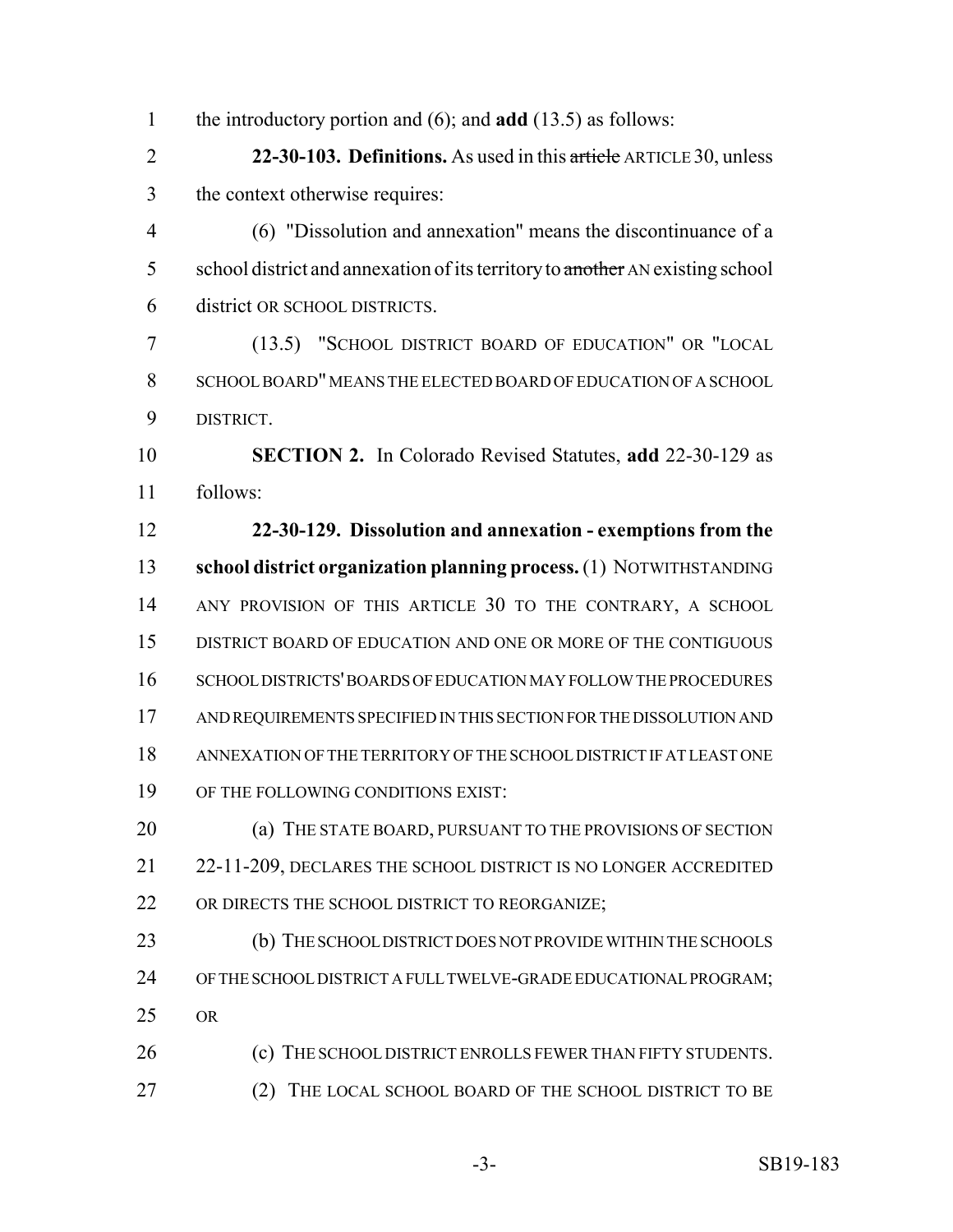DISSOLVED AND ANNEXED SHALL FORM AN ORGANIZATION PLANNING COMMITTEE CONSISTING OF REPRESENTATION FROM THE LOCAL SCHOOL BOARD OF THE DISSOLVING SCHOOL DISTRICT AND THE LOCAL SCHOOL BOARDS OF EACH SCHOOL DISTRICT THAT IS CONTIGUOUS TO THE DISSOLVING SCHOOL DISTRICT. THE LOCAL SCHOOL BOARD OF THE DISSOLVING SCHOOL DISTRICT SHALL NOTIFY THE COMMISSIONER WHEN AN ORGANIZATION PLANNING COMMITTEE IS CREATED PURSUANT TO THIS SECTION. WITHIN SIXTY DAYS AFTER CONVENING, THE ORGANIZATION PLANNING COMMITTEE SHALL ADOPT A PROPOSED PLAN OF ORGANIZATION THAT DISSOLVES THE SCHOOL DISTRICT AND ANNEXES THE TERRITORY OF THE SCHOOL DISTRICT TO ONE OR MORE OF THE CONTIGUOUS SCHOOL DISTRICTS. (3) A PLAN OF ORGANIZATION ADOPTED PURSUANT TO THIS

SECTION MUST AT A MINIMUM ADDRESS THE FOLLOWING ISSUES:

 (a) THE EDUCATIONAL NEEDS OF STUDENTS IN THE AFFECTED SCHOOL DISTRICTS, INCLUDING THE CONVENIENCE AND WELFARE OF STUDENTS;

 (b) THE PROVISION OF DIVERSE EDUCATIONAL OPPORTUNITIES FOR STUDENTS;

20 (c) FACILITY USE;

 (d) ESTABLISHMENT OF BOUNDARIES BY LEGAL DESCRIPTION FOR THE SCHOOL DISTRICTS THAT ANNEX PORTIONS OF THE DISSOLVING 23 SCHOOL DISTRICT PURSUANT TO THE PLAN OF ORGANIZATION;

 (e) EQUITABLE DISTRIBUTION OF THE PROPERTIES AND CASH ASSETS OF THE DISSOLVING SCHOOL DISTRICT TO THE ANNEXING SCHOOL DISTRICTS. IN CONSIDERING AN EQUITABLE DISTRIBUTION OF THE PROPERTIES AND CASH ASSETS OF THE DISSOLVING SCHOOL DISTRICT, THE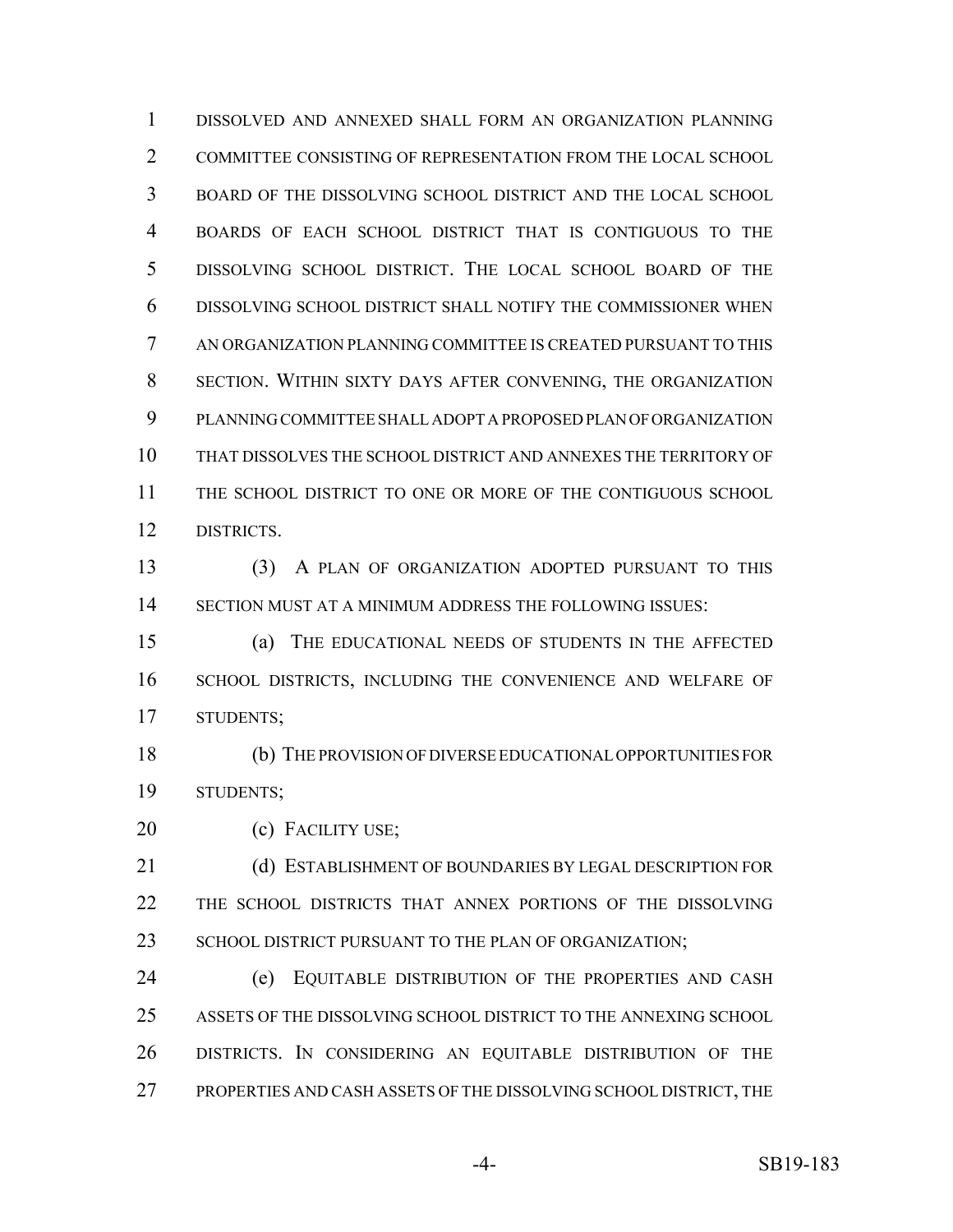COMMITTEE SHALL CONSIDER:

 (I) THE OUTSTANDING GENERAL LIABILITIES AND OBLIGATIONS OF THE ANNEXING SCHOOL DISTRICTS;

 (II) THE NUMBER OF STUDENTS ATTENDING PUBLIC SCHOOL IN EACH ANNEXING SCHOOL DISTRICT BEFORE AND AFTER THE DISSOLUTION AND ANNEXATION;

 (III) THE VALUATION FOR ASSESSMENT OF TAXABLE PROPERTY IN EACH AFFECTED SCHOOL DISTRICT;

 (IV) THE AMOUNT OF OUTSTANDING BONDED INDEBTEDNESS OF EACH AFFECTED SCHOOL DISTRICT;

 (V) THE PURPOSE FOR WHICH THE BONDED INDEBTEDNESS IN EACH AFFECTED SCHOOL DISTRICT WAS INCURRED; AND

 (VI) THE VALUE, LOCATION, AND DISPOSITION OF ALL REAL PROPERTIES LOCATED IN THE DISSOLVING SCHOOL DISTRICT.

 (f) THE PLAN OF REPRESENTATION FOR THE MEMBERS OF THE 16 LOCAL SCHOOL BOARDS OF THE ANNEXING SCHOOL DISTRICTS; AND

 (g) IF THE DISSOLVING SCHOOL DISTRICT HAS BONDED INDEBTEDNESS OBLIGATIONS OR LIABILITIES, DESIGNATION OF EACH ANNEXING SCHOOL DISTRICT AS A SUCCESSOR FOR THE PURPOSE OF ADMINISTERING PAYMENT OF THE BONDED INDEBTEDNESS OBLIGATIONS OF THE DISSOLVED SCHOOL DISTRICT. THE LOCAL BOARD OF EACH DESIGNATED SCHOOL DISTRICT HAS THE SAME POWERS, RIGHTS, DUTIES, AND RESPONSIBILITIES OF THE BOARD OF EDUCATION OF THE DISSOLVING 24 SCHOOL DISTRICT FOR ADMINISTERING PAYMENT OF THE PORTIONS OF THE OUTSTANDING BONDED INDEBTEDNESS OBLIGATIONS AND LIABILITIES OF THE DISSOLVING SCHOOL DISTRICT THAT PERTAIN TO THE PROPERTY ANNEXED BY THE DESIGNATED SCHOOL DISTRICT. THE LOCAL BOARD OF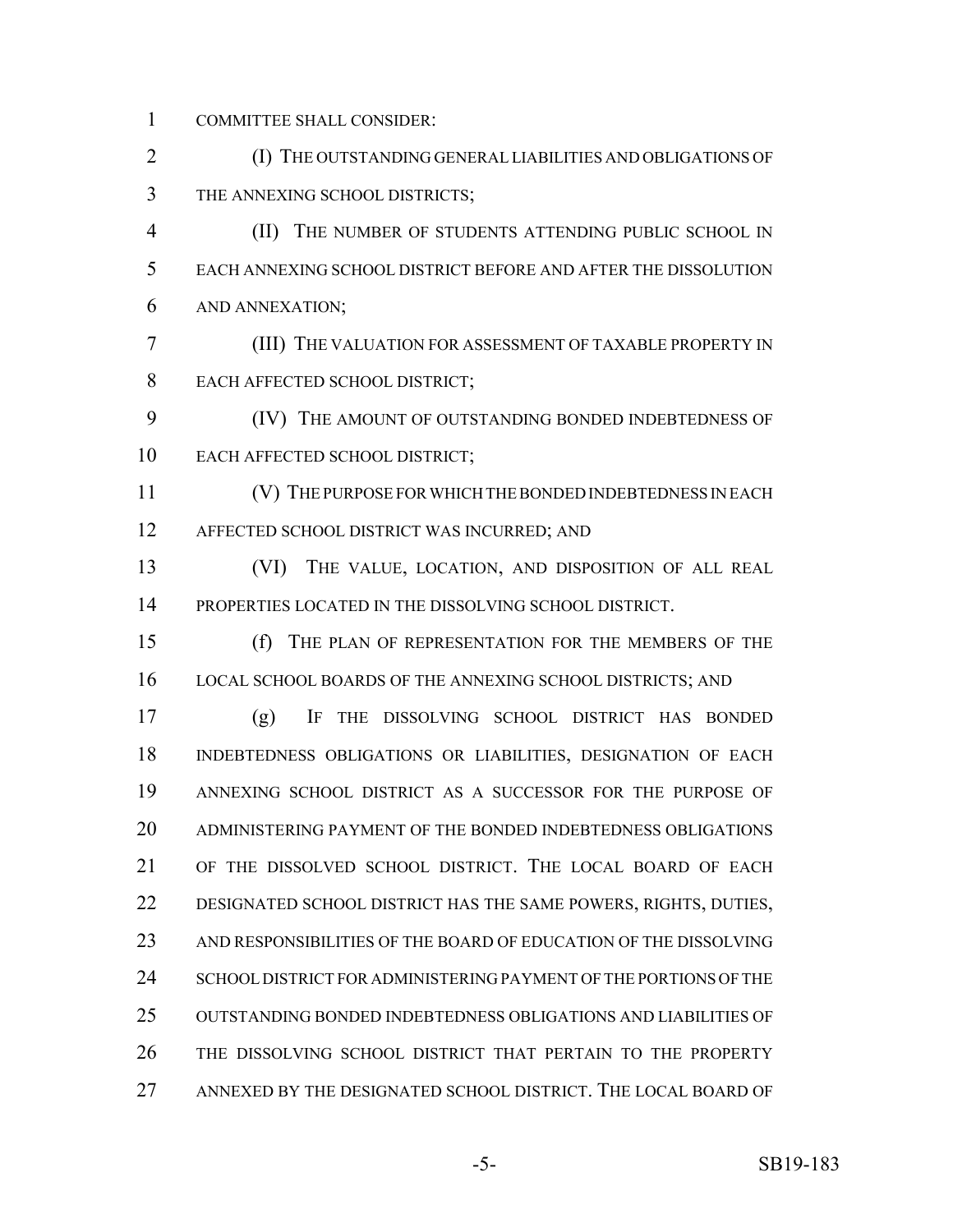EACH DESIGNATED SCHOOL DISTRICT SHALL HOLD IN TRUST ALL REVENUE THAT ACCRUES FROM THE TAX LEVIES TO SATISFY THE OBLIGATIONS AND LIABILITIES, AND ALL INTEREST THAT MAY ACCRUE TO THE REVENUE AS A RESULT OF INVESTMENTS AUTHORIZED BY LAW, FOR THE SOLE PURPOSE OF SATISFYING THE BONDED INDEBTEDNESS OBLIGATIONS AND LIABILITIES OF THE DISSOLVING SCHOOL DISTRICT.

 (4) AFTER THE ORGANIZATION PLANNING COMMITTEE ADOPTS THE PROPOSED PLAN OF ORGANIZATION AS PROVIDED IN SUBSECTION (2) OF THIS SECTION, THE COMMITTEE SHALL COMPLY WITH THE REQUIREMENTS OF SECTION 22-30-115 CONCERNING FILING A COPY OF THE PROPOSED PLAN OF ORGANIZATION WITH THE COMMISSIONER AND THE LOCAL SCHOOL BOARDS OF THE AFFECTED SCHOOL DISTRICTS AND GIVING NOTICE OF AND HOLDING PUBLIC HEARINGS ON THE PROPOSED PLAN. AFTER THE PUBLIC HEARINGS, THE ORGANIZATION PLANNING COMMITTEE SHALL COMPLY WITH THE REQUIREMENTS SPECIFIED IN SECTION 22-30-116, AND THE COMMITTEE AND THE COMMISSIONER SHALL WORK TOGETHER TO DEVELOP A FINAL PLAN OF ORGANIZATION THAT IS MUTUALLY ACCEPTABLE TO BOTH PARTIES AS PROVIDED IN SECTION 22-30-116. THE ORGANIZATION PLANNING COMMITTEE AND THE COMMISSIONER SHALL FINALLY ADOPT THE PLAN OF ORGANIZATION WITHIN SIXTY DAYS AFTER THE LAST PUBLIC HEARING HELD PURSUANT TO THIS SUBSECTION (4) AND SHALL DESIGNATE THE PLAN AS THE FINAL PLAN OF ORGANIZATION.

 (5) WITHIN SIXTY DAYS AFTER THE FINAL PLAN OF ORGANIZATION IS DESIGNATED, THE LOCAL SCHOOL BOARDS OF THE AFFECTED SCHOOL DISTRICTS MUST EACH ADOPT THE DESIGNATED FINAL PLAN OF ORGANIZATION BY WRITTEN RESOLUTION. IF A LOCAL SCHOOL BOARD DOES NOT ADOPT THE FINAL PLAN OF ORGANIZATION: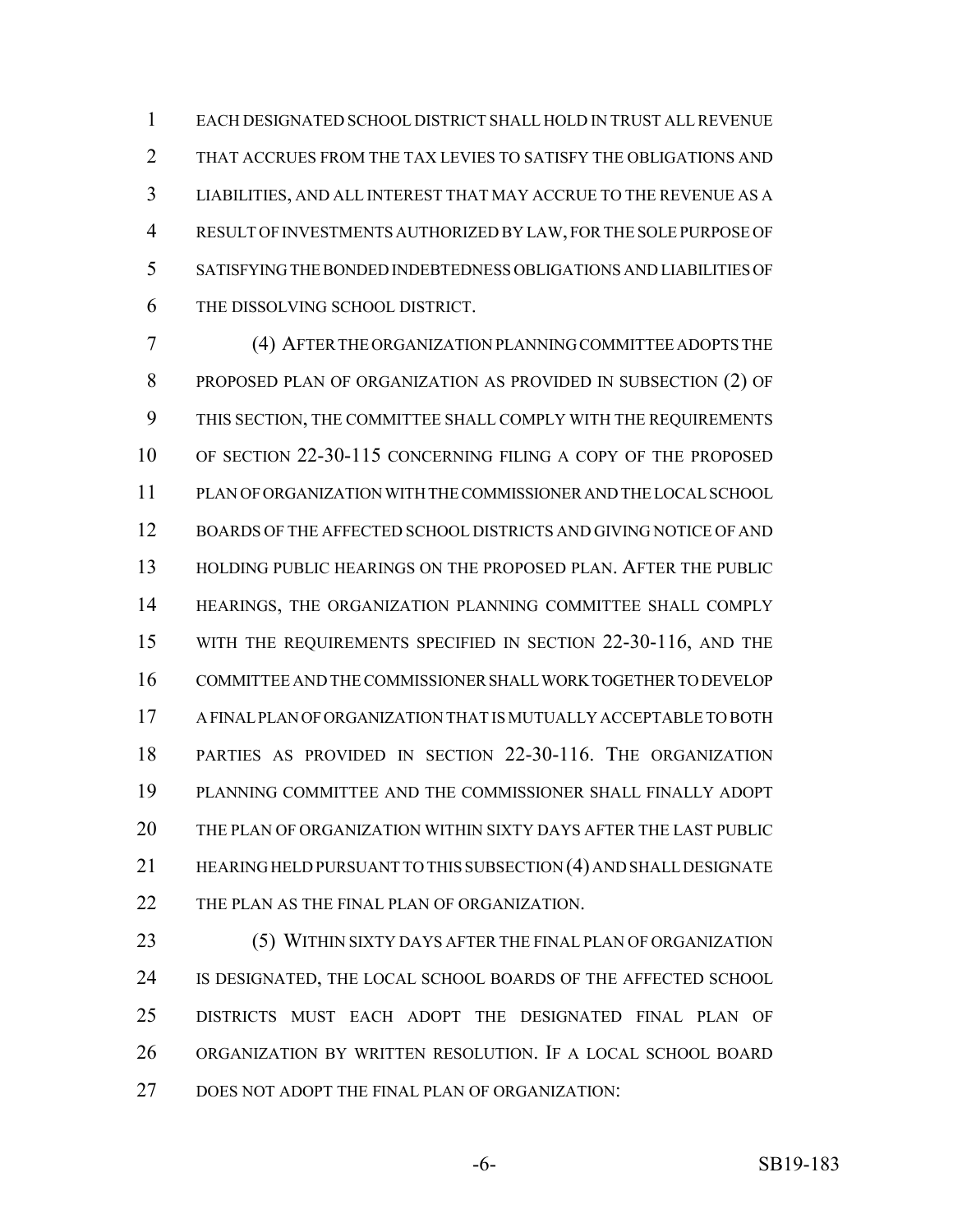(a) THE PLANNING COMMITTEE IS DISSOLVED, IF THE FINAL PLAN OF ORGANIZATION INVOLVES ONLY TWO EXISTING SCHOOL DISTRICTS OR IS NOT APPROVED BY THE LOCAL SCHOOL BOARDS OF AT LEAST TWO OF THE AFFECTED SCHOOL DISTRICTS; OR

 (b) THE PLANNING COMMITTEE MAY CONTINUE AND PREPARE AND SUBMIT TO THE COMMISSIONER A NEW PROPOSED PLAN OF ORGANIZATION INVOLVING ONLY THOSE SCHOOL DISTRICTS THAT APPROVE THE FINAL PLAN OF ORGANIZATION IF THE FINAL PLAN OF ORGANIZATION INVOLVES THREE OR MORE EXISTING SCHOOL DISTRICTS AND IS APPROVED BY THE LOCAL SCHOOL BOARDS OF AT LEAST TWO OF THE AFFECTED SCHOOL DISTRICTS.

 (6) FOLLOWING APPROVAL OF THE FINAL PLAN OF ORGANIZATION BY THE ALL OF THE LOCAL SCHOOL BOARDS OF THE AFFECTED SCHOOL DISTRICTS, THE COUNTY CLERK AND RECORDER IN EACH COUNTY IN WHICH AN AFFECTED SCHOOL DISTRICT IS LOCATED SHALL SUBMIT TO THE COMMISSIONER A MAP AND LEGAL DESCRIPTION OF THE ANNEXING SCHOOL DISTRICTS. THE LOCAL SCHOOL BOARDS OF THE ANNEXING SCHOOL DISTRICTS SHALL MAKE THE FINAL PLAN OF ORGANIZATION AVAILABLE FOR INSPECTION BY MEMBERS OF THE PUBLIC UPON REQUEST.

20 (7) THE DISSOLUTION AND ANNEXATION OF A SCHOOL DISTRICT IS EFFECTIVE FOR ALL PURPOSES ON THE DATE SPECIFIED IN THE FINAL PLAN OF ORGANIZATION; EXCEPT THAT, FOR PURPOSES OF DETERMINING FUNDING PURSUANT TO THE "PUBLIC SCHOOL FINANCE ACT OF 1994", ARTICLE 54 OF THIS TITLE 22, A FINAL PLAN OF ORGANIZATION APPROVED BY THE AFFECTED LOCAL SCHOOL BOARDS PURSUANT TO THIS SECTION TAKES EFFECT ON THE NEXT JULY 1 FOLLOWING SUBMISSION OF THE MAP AND LEGAL DESCRIPTION OF THE ANNEXING SCHOOL DISTRICTS TO THE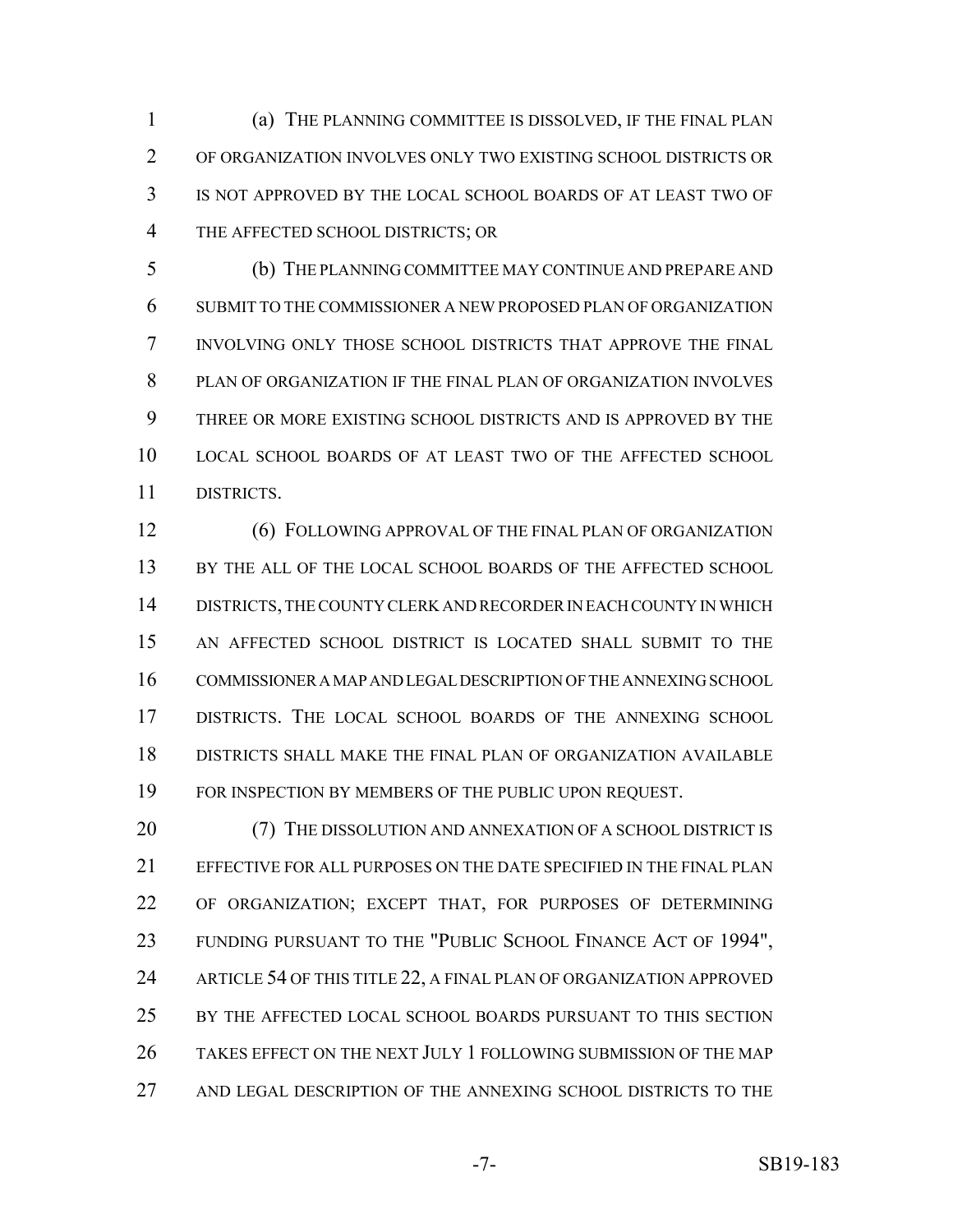COMMISSIONER PURSUANT TO SUBSECTION (6) OF THIS SECTION. THE ANNEXING SCHOOL DISTRICTS CONTINUE AS BODIES CORPORATE IN THE SAME MANNER AS BEFORE APPROVAL OF THE ORGANIZATION PLAN.

 (8) IF A SCHOOL DISTRICT THAT IS DISSOLVED AND ANNEXED PURSUANT TO THIS SECTION HAS A WARRANT INDEBTEDNESS OR OUTSTANDING LIABILITY, OTHER THAN BONDED INDEBTEDNESS, IN EXCESS OF THE EQUIVALENT OF ONE-HALF MILL ON THE TOTAL VALUATION FOR ASSESSMENT OF THE DISSOLVING SCHOOL DISTRICT, THEN THE LOCAL SCHOOL BOARD OF A SCHOOL DISTRICT THAT ANNEXES ALL OR ANY PORTION OF THE DISSOLVING SCHOOL DISTRICT, AFTER THE EFFECTIVE DATE OF THE DISSOLUTION AND ANNEXATION AND SUBJECT TO VOTER APPROVAL, MAY LEVY A SPECIAL TAX, NOT TO EXCEED ONE MILL, AGAINST THE TAXABLE PROPERTY OF THE DISSOLVING SCHOOL DISTRICT THAT IS ANNEXED BY THE SCHOOL DISTRICT, THE REVENUE FROM WHICH MUST BE APPLIED TO THE RETIREMENT OF THE WARRANT INDEBTEDNESS OR OUTSTANDING LIABILITIES OF THE DISSOLVING SCHOOL DISTRICT. WHEN THE WARRANT INDEBTEDNESS OR OUTSTANDING LIABILITIES ARE RETIRED, THE ANNEXING SCHOOL DISTRICT SHALL DISCONTINUE THE LEVY. THE PROCEDURES TO BE FOLLOWED PURSUANT TO THIS SUBSECTION (8) ARE THE SAME AS PROVIDED IN THIS TITLE 22 FOR RETIREMENT OF BONDED INDEBTEDNESS.

 **SECTION 3.** In Colorado Revised Statutes, 22-30-124, **amend** 23  $(2)$  as follows:

 **22-30-124. Existing bonded indebtedness.** (2) Whenever two or more old school districts, or portions of such school districts, have been reorganized and included within a new school district and whenever 27 an old school district has been dissolved and included in any other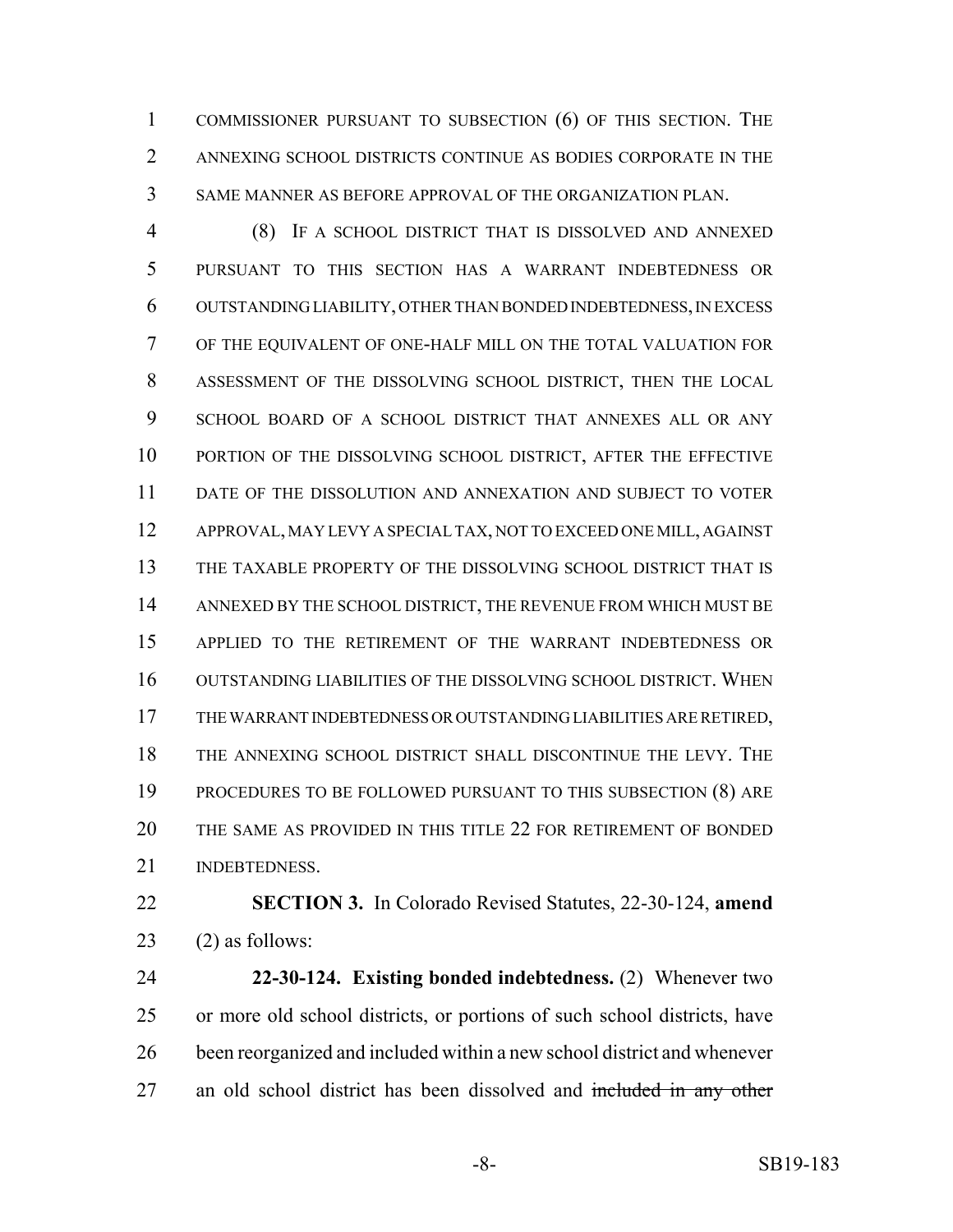1 ANNEXED INTO A school district or school districts, under the provisions 2 of this article ARTICLE 30, and, at the time of such reorganization or 3 dissolution and inclusion ANNEXATION, one or more of said THE old 4 school districts has outstanding bonded indebtedness, which indebtedness 5 has not been assumed by said THE new school district OR ANNEXING 6 SCHOOL DISTRICT pursuant to section 22-30-125, the following duties and 7 responsibilities shall be performed by the following officers:

8 (a) The board of education of such THE new school district OR 9 ANNEXING SCHOOL DISTRICT shall certify to the board of county 10 commissioners under separate headings: the following:

11 (I) The numbers of all old school districts which THAT had any 12 bonded indebtedness outstanding at the time said THE old school districts 13 were reorganized and united into such THE new school district OR 14 DISSOLVED AND ANNEXED INTO THE EXISTING SCHOOL DISTRICT;

15 (II) The legal description of the property of such THE old school 16 districts, which property is liable for payment of all or a portion of the 17 outstanding bonded indebtedness of such THE OLD school districts;

18 (III) The amount of such THE OUTSTANDING indebtedness; which 19 is outstanding; and

20 (IV) The amount required for the ensuing calendar year to meet 21 the interest and principal falling due therein.

22 (b) The board of county commissioners shall levy, segregated 23 under separate headings for the said old school districts and for the whole 24 of said THE new school district OR THE ANNEXING SCHOOL DISTRICT, the 25 several amounts properly applicable thereto for taxes at the same time that 26 other taxes are levied and at such rates, as to each such old school district 27 and as to the whole of said THE new school district OR ANNEXING SCHOOL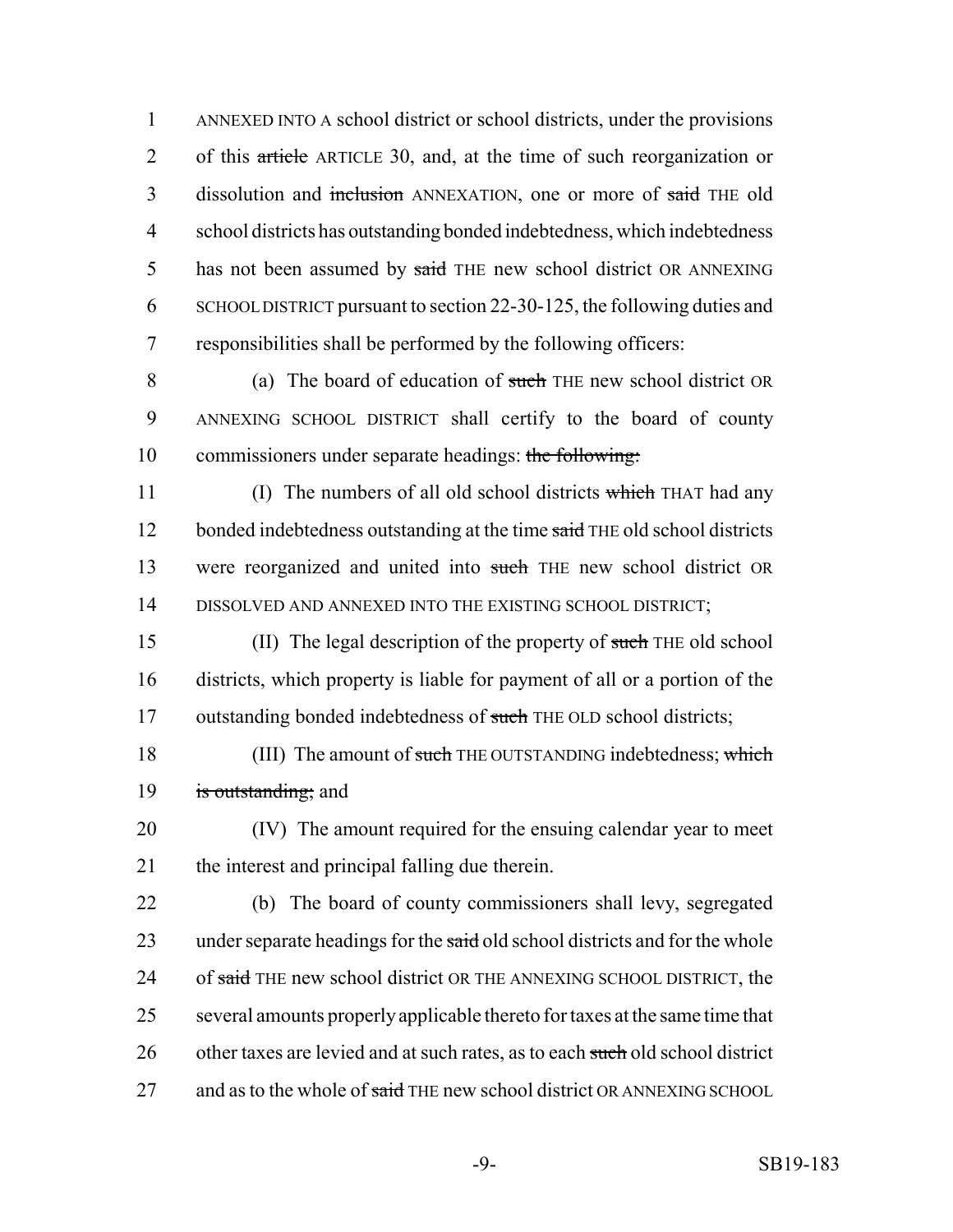1 DISTRICT, for the payment of the moneys MONEY required for said THE 2 amounts of either principal or interest, or both, and for the other funds 3 needed by said THE new school district OR ANNEXING SCHOOL DISTRICT, 4 certified by the board of education as will produce the several amounts so 5 certified.

6 (c) The amounts of said taxes which shall be THE TAXES THAT ARE 7 levied on the several portions of said THE new school district and on the 8 entire new school district, OR ON THE SEVERAL PORTIONS OF THE 9 ANNEXING SCHOOL DISTRICT AND ON THE ENTIRE ANNEXING SCHOOL 10 DISTRICT, shall be placed in separate columns in the tax book, which 11 columns shall be headed "special school tax" and shall be subdivided into 12 separate columns designated by the numbers of the old school districts by 13 which said THE bonded indebtedness was issued, showing what portion 14 of said THE special tax is for the purposes of the entire new school district 15 OR ENTIRE ANNEXING SCHOOL DISTRICT and what portion is for interest or 16 principal of bonded indebtedness of old school districts, to which 17 indebtedness said THE old school districts were subject at the time of 18 reorganization or dissolution, and inclusion of such THE old school 19 districts in the new school district OR ANNEXATION OF THE OLD SCHOOL 20 DISTRICT BY THE EXISTING SCHOOL DISTRICT.

21 (d) The county assessor and the county treasurer shall  $\pi$  arrange 22 their tax schedules and books as to conform to the provisions of this 23 section and with column headings respectively for the entire new school 24 district OR ENTIRE ANNEXING SCHOOL DISTRICT subdivided into columns 25 designated by parentheses, with the number of the old school district by 26 which such THE bonded indebtedness was created and which indebtedness 27 is undischarged, and showing, as to each property listed, the amount of